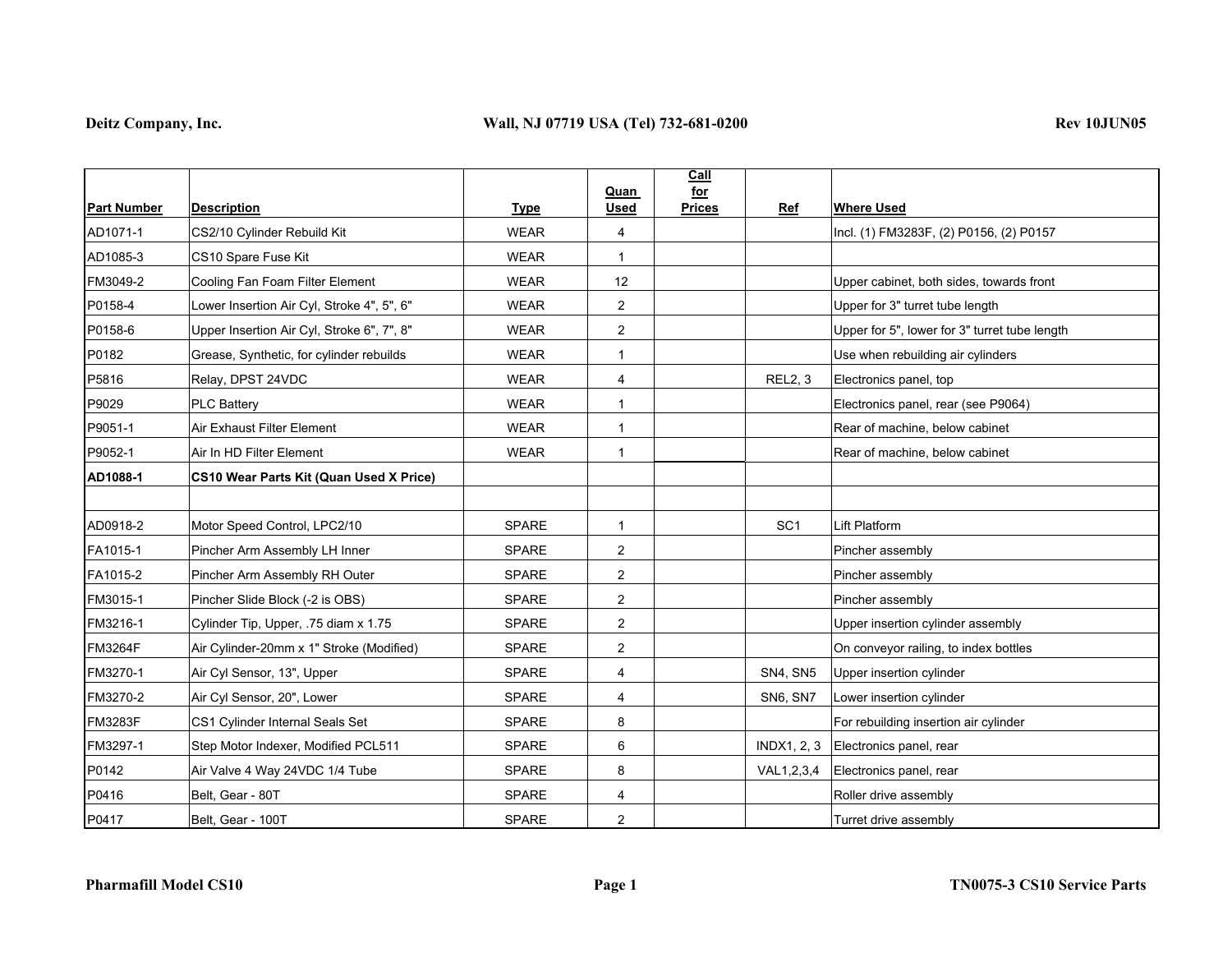|                    |                                                       |               | Quan           | <b>Call</b><br>for   |                                                  |
|--------------------|-------------------------------------------------------|---------------|----------------|----------------------|--------------------------------------------------|
| <b>Part Number</b> | <b>Description</b>                                    | <b>Type</b>   | <b>Used</b>    | Ref<br><b>Prices</b> | <b>Where Used</b>                                |
| P0418              | Belt, Gear - 150T                                     | <b>SPARE</b>  | $\mathbf{1}$   |                      | Carriage drive assembly                          |
| P1822-1            | Step Motor Driver/Translator, Small                   | <b>SPARE</b>  | 3              | <b>SMDT1, 2</b>      | Electronics panel, top                           |
| P5016              | Fib-Op Cable (use w/P5018)                            | <b>SPARE</b>  | 6              |                      | Cotton, bottle and backup sensors                |
| P5018              | Fib-Op Sensor (use w/P5016)                           | <b>SPARE</b>  | 6              | SN1,2,3              | Electronics panel, rear (see P5016)              |
| P5703              | Power Supply 24 VDC (PS2)                             | <b>SPARE</b>  | $\overline{2}$ | PS <sub>2</sub>      | Electronics panel, top                           |
| P6981              | Sensor - Proximity PNP (use w/P6983)                  | <b>SPARE</b>  | 3              | SN8,9,11             | Turret & carriage drive assemblies (A SIDE ONLY) |
| P6984              | Sensor - Proximity NPN (use w/P6983)                  | <b>SPARE</b>  | $\mathbf 1$    | SN8,9,11             | Turret (B SIDE)                                  |
| P9027              | Step Motor Driver/Translator, Large                   | <b>SPARE</b>  | 4              | LGDT1,2              | Electronics panel, top                           |
| P9034              | PLC Operator Interface OP1510                         | <b>SPARE</b>  | -1             | <b>OPTINTF</b>       | Front control panel (must be programmed)         |
| P9035              | Power Supply 24 VDC Class 2 (PS1)                     | <b>SPARE</b>  | $\mathbf{1}$   | PS <sub>1</sub>      | Electronics panel, rear                          |
| P9036              | Relay Power-Type-25amp, 25vdc                         | <b>SPARE</b>  | $\mathbf{1}$   | REL <sub>1</sub>     | Electronics panel, rear                          |
| P9064              | PLC Main Controller DL-06                             | <b>SPARE</b>  | $\mathbf{1}$   | PLC1                 | Electronics panel, rear (must be programmed)     |
| AD1088-2           | <b>CS10 Critical Spare Parts Kit (1 Each X Price)</b> |               |                |                      |                                                  |
|                    |                                                       |               |                |                      |                                                  |
| AD1054-2           | Stepper Mtr 2 Stk w/Std Conn                          | <b>REPAIR</b> | $\overline{2}$ | M <sub>3</sub>       | Turret drive motor                               |
| AD1054-3           | Stepper Mtr 3 Stk w/Lock Conn                         | <b>REPAIR</b> | 4              | M1, M2               | Roller drive assembly                            |
| AD1054-4           | Stepper Mtr 2 Stk w/Lock Conn                         | <b>REPAIR</b> | $\mathbf{1}$   | M <sub>4</sub>       | Carriage drive motor                             |
| FM2891-1           | Gearbelt Pulley Mods 16T                              | <b>REPAIR</b> | 3              |                      | Turret & carriage drive assemblies, motor        |
| FM2891-4           | Gearbelt Pulley 14T                                   | <b>REPAIR</b> | 4              |                      | Roller drive assembly, motor                     |
| FM2891-5           | Gearbelt Pulley 28T                                   | <b>REPAIR</b> | 4              |                      | Roller drive assembly                            |
| FM2951-1           | Clear Turret Tube, 3", 4" or 5"                       | <b>REPAIR</b> | 4              |                      | Turret tube assembly                             |
| FM2953             | Pivot Block                                           | <b>REPAIR</b> | 8              |                      | Roller drive assembly (req. 4 pcs P0308)         |
| FM2958-1           | CS1/CS2 Roller Gear, Steel                            | <b>REPAIR</b> | 4              |                      | Roller drive assembly                            |
| FM2958-2           | CS1/CS2 Roller Gear, Nylon                            | <b>REPAIR</b> | 4              |                      | Roller drive assembly                            |
| FM2977             | <b>Turret Disc Hub</b>                                | <b>REPAIR</b> | 4              |                      | Turret tube assembly                             |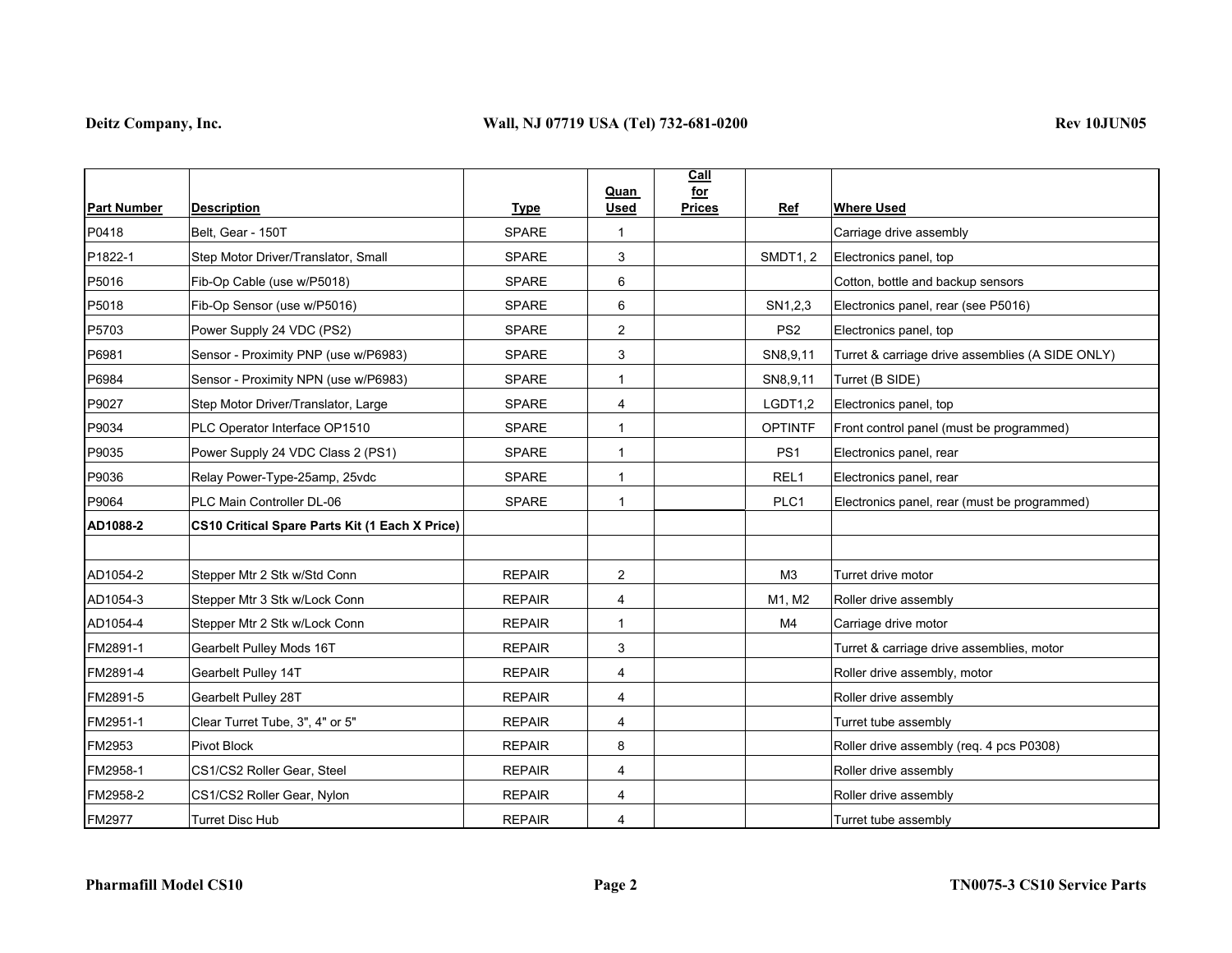|                    |                                            |               | Quan                    | Call<br>for   |      |                                                  |
|--------------------|--------------------------------------------|---------------|-------------------------|---------------|------|--------------------------------------------------|
| <b>Part Number</b> | <b>Description</b>                         | <b>Type</b>   | <b>Used</b>             | <b>Prices</b> | Ref  | <b>Where Used</b>                                |
| FM3031             | LP Bevel Gear                              | <b>REPAIR</b> | $\overline{2}$          |               |      | Lift Platform                                    |
| FM3155-1           | <b>Turret Disc Upper</b>                   | <b>REPAIR</b> | $\overline{2}$          |               |      | Turret tube assembly                             |
| FM3155-2           | <b>Turret Disc Lower</b>                   | <b>REPAIR</b> | $\overline{2}$          |               |      | Turret tube assembly                             |
| FM3156-1           | Tube Extension, ID .75", 1.00", 1.25"      | <b>REPAIR</b> | $\mathbf 1$             |               |      | Turret tube assembly                             |
| FM3157-1           | Primary Idler/Pivot Shaft                  | <b>REPAIR</b> | $\overline{2}$          |               |      | Turret drive assembly                            |
| FM3157-2           | Primary Upper Roller Shaft                 | <b>REPAIR</b> | $\overline{2}$          |               |      | Turret drive assembly                            |
| FM3157-3           | Primary Lower Driven Shaft                 | <b>REPAIR</b> | $\overline{2}$          |               |      | Turret drive assembly                            |
| FM3157-4           | Secondary Upper Roller Shaft               | <b>REPAIR</b> | $\overline{\mathbf{c}}$ |               |      | Turret drive assembly                            |
| FM3157-5           | Secondary Driven Pivot Shaft               | <b>REPAIR</b> | $\overline{2}$          |               |      | Turret drive assembly                            |
| FM3157-6           | Secondary Lower Roller Shaft               | <b>REPAIR</b> | $\overline{c}$          |               |      | Turret drive assembly                            |
| FM3157-7           | Secondary Driven Idler Shaft               | <b>REPAIR</b> | $\overline{2}$          |               |      | Turret drive assembly                            |
| FM3196             | <b>Turret Shaft Bearing Retainer Block</b> | <b>REPAIR</b> | 4                       |               |      | Turret drive assembly                            |
| FM3202-1           | Turret Shaft, for Tube Length 3", 4", 5"   | <b>REPAIR</b> | $\mathbf{1}$            |               |      | Turret drive assembly                            |
| FM3213             | Roller Subass'y                            | <b>REPAIR</b> | 8                       |               |      | Roller drive assembly                            |
| FM3238             | CS2/CS10 Air Cyl Mtg Bar                   | <b>REPAIR</b> | 4                       |               |      | Insertion air cylinders                          |
| FM3250             | Lower Cylinder Ext Guide Bar               | <b>REPAIR</b> | $\overline{c}$          |               |      | Lower insertion cylinder assembly                |
| FM3251-1           | Lower Cyl Extension Rod, for 6", 7", 8"    | <b>REPAIR</b> | $\mathbf{1}$            |               |      | Lower insertion cylinder                         |
| <b>FMA2890</b>     | Gearbelt Pulley 32T                        | <b>REPAIR</b> | 3                       |               |      | Turret & carriage drive assemblies               |
| P0135              | Cooling Air Fan                            | <b>REPAIR</b> | $\mathbf{1}$            |               | FAN1 | Upper cabinet, right side, towards front         |
| P0156              | Brass Air Fitting 10-32 To 1/4 Tube        | <b>REPAIR</b> | 16                      |               |      | Insertion, pincher & roller air cylinders, 2 per |
| P0157              | Insertion Air Cylinder Rod Wiper           | <b>REPAIR</b> | 8                       |               |      | Upper & lower insertion cyl ass'ys, 2 per        |
| P0175              | Roller Pressure Air Cyl 1/2" Stroke        | <b>REPAIR</b> | 4                       |               |      | Roller drive assembly                            |
| P0308              | Bearing, Oilite .50x.62x.50                | <b>REPAIR</b> | 16                      |               |      | Roller drive assembly (4 per FM2953)             |
| P0320              | Bearing, Ball 1604DS 3/8 I.D.              | <b>REPAIR</b> | 4                       |               |      | Turret drive assembly                            |
| P0321              | Bearing, Ball 1/2 I.D. 1621DS              | <b>REPAIR</b> | 20                      |               |      | Roller drive assembly                            |